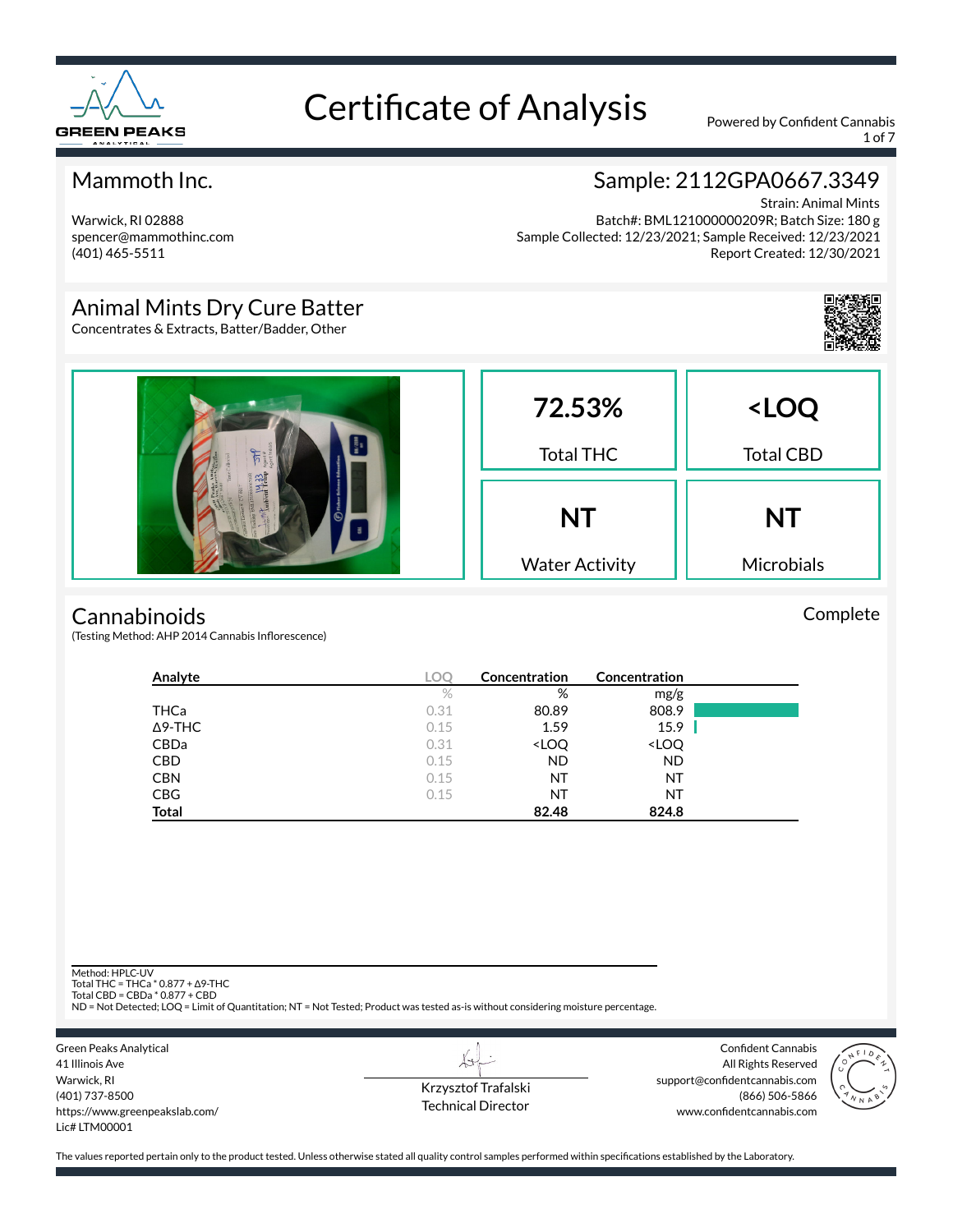

2 of 7

#### Mammoth Inc.

Warwick, RI 02888 spencer@mammothinc.com (401) 465-5511

### Sample: 2112GPA0667.3349

Strain: Animal Mints Batch#: BML121000000209R; Batch Size: 180 g Sample Collected: 12/23/2021; Sample Received: 12/23/2021 Report Created: 12/30/2021

### Animal Mints Dry Cure Batter

Concentrates & Extracts, Batter/Badder, Other



#### Sample Narrative

All samples were collected and analyzed within the established guidelines of 216-RICR-60-05-6 with all requirements met, unless otherwise noted in this Case Narrative. Samples were collected and maintained at ambient temperature prior to testing; results pertain only to the product(s) tested. Condition OK.

Green Peaks Analytical 41 Illinois Ave Warwick, RI (401) 737-8500 https://www.greenpeakslab.com/ Lic# LTM00001

Confident Cannabis All Rights Reserved support@confidentcannabis.com (866) 506-5866 www.confidentcannabis.com

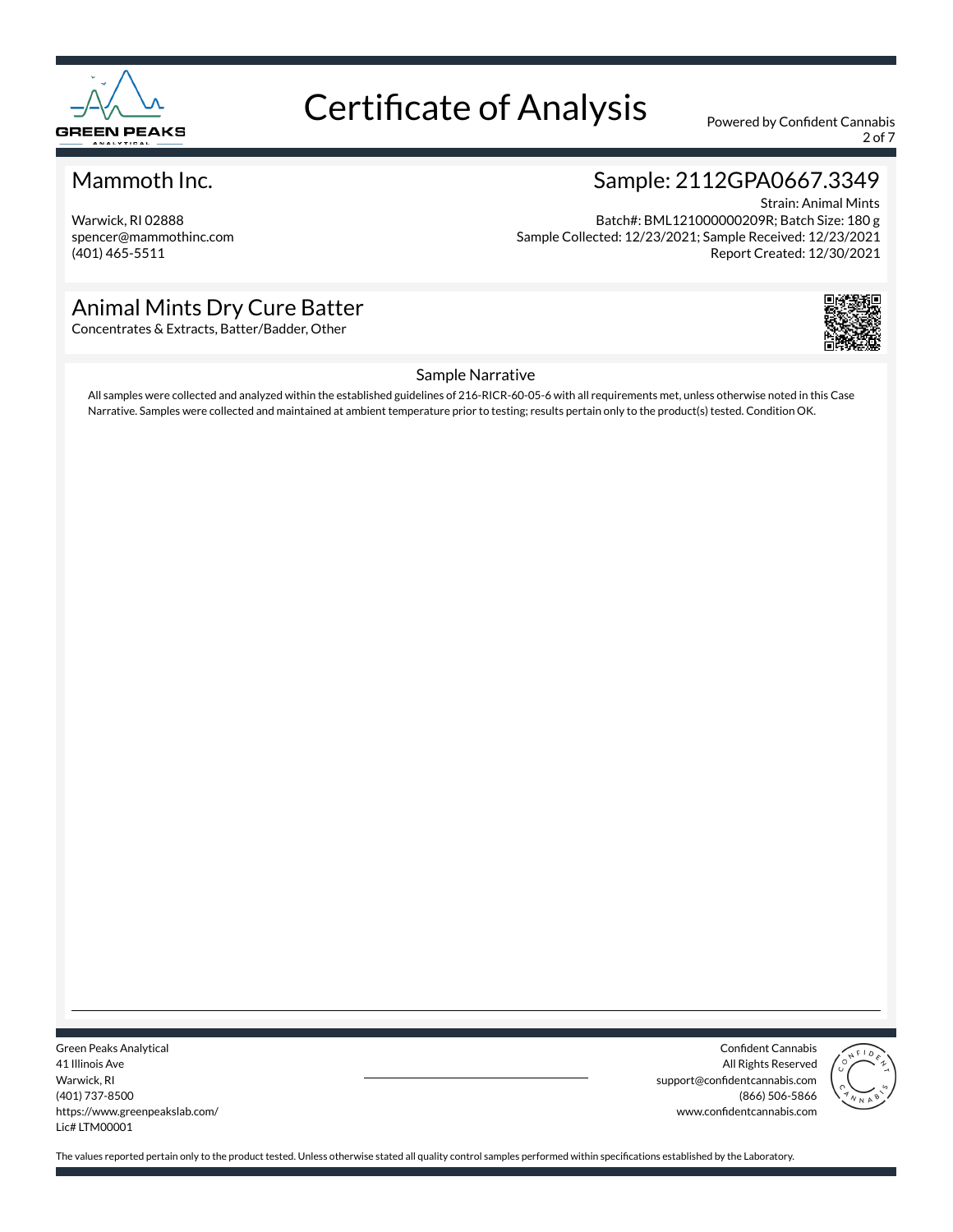

3 of 7

#### Mammoth Inc.

Warwick, RI 02888 spencer@mammothinc.com (401) 465-5511

### Sample: 2112GPA0667.3349

Strain: Animal Mints Batch#: BML121000000209R; Batch Size: 180 g Sample Collected: 12/23/2021; Sample Received: 12/23/2021 Report Created: 12/30/2021

### Animal Mints Dry Cure Batter

Concentrates & Extracts, Batter/Badder, Other





Green Peaks Analytical 41 Illinois Ave Warwick, RI (401) 737-8500 https://www.greenpeakslab.com/ Lic# LTM00001

Confident Cannabis All Rights Reserved support@confidentcannabis.com (866) 506-5866 www.confidentcannabis.com

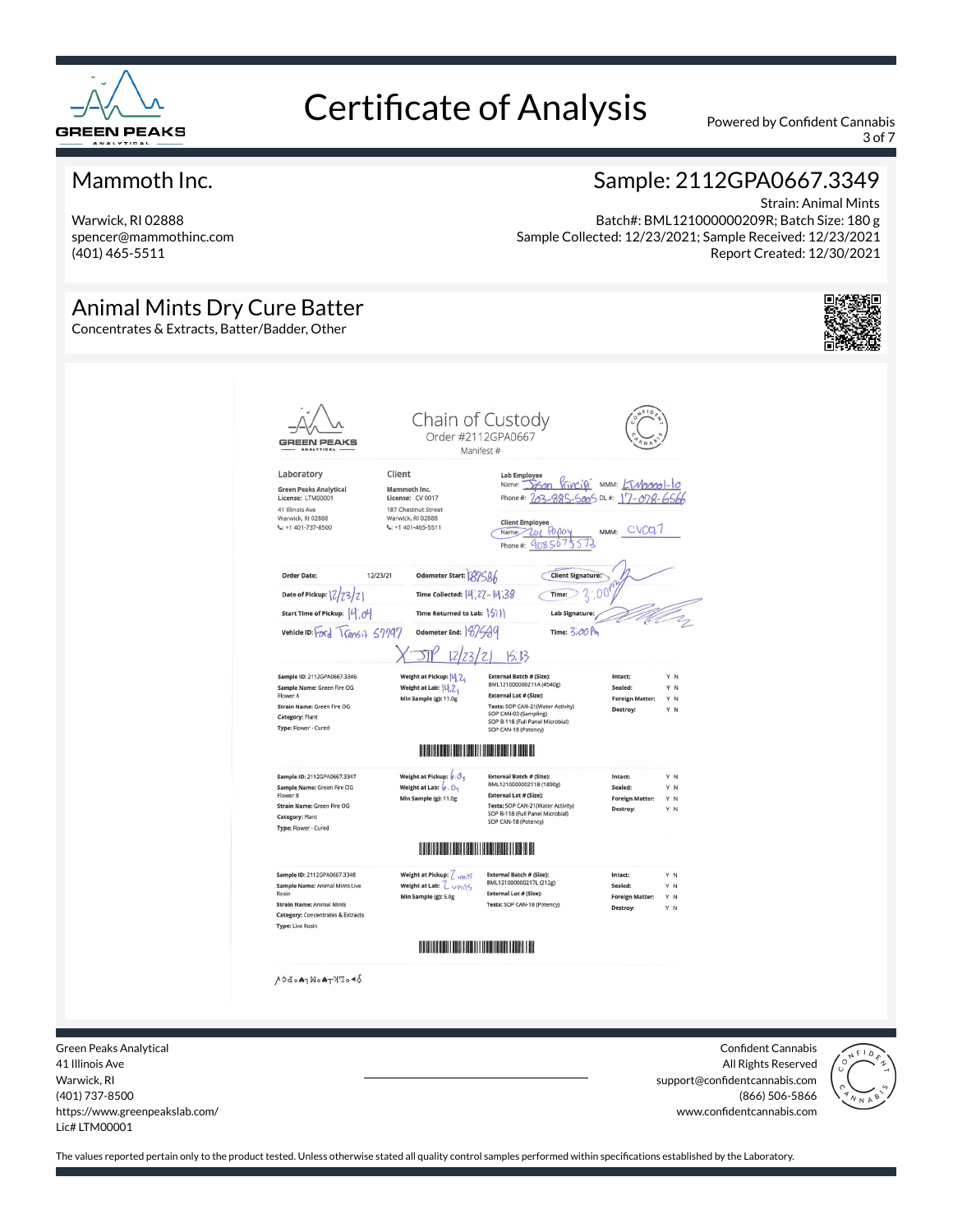

4 of 7

#### Mammoth Inc.

Warwick, RI 02888 spencer@mammothinc.com (401) 465-5511

## Sample: 2112GPA0667.3349

Strain: Animal Mints Batch#: BML121000000209R; Batch Size: 180 g Sample Collected: 12/23/2021; Sample Received: 12/23/2021 Report Created: 12/30/2021

### Animal Mints Dry Cure Batter

Concentrates & Extracts, Batter/Badder, Other



| Sample ID: 2112GPA0667.3349<br>Sample Name: Animal Mints Dry<br>Cure Batter<br><b>Strain Name: Animal Mints</b><br>Category: Concentrates & Extracts<br>Type: Batter/Badder                                                                                                                                                                                                                                                                                                                                                                                                                         | Weight at Pickup: \ \<br>Weight at Lab: Uni+<br>Min Sample (g): 5.0g  | <b>External Batch # (Size):</b><br>BML121000000209R (180g)<br>External Lot # (Size):<br>Tests: SOP CAN-18 (Potency)         | Intact:<br>Sealed:<br>Foreign Matter:<br>Destroy:        | Y N<br>Y N<br>Y N<br>Y N |
|-----------------------------------------------------------------------------------------------------------------------------------------------------------------------------------------------------------------------------------------------------------------------------------------------------------------------------------------------------------------------------------------------------------------------------------------------------------------------------------------------------------------------------------------------------------------------------------------------------|-----------------------------------------------------------------------|-----------------------------------------------------------------------------------------------------------------------------|----------------------------------------------------------|--------------------------|
|                                                                                                                                                                                                                                                                                                                                                                                                                                                                                                                                                                                                     |                                                                       |                                                                                                                             |                                                          |                          |
| Sample ID: 2112GPA0667.3350<br>Sample Name: Animal Mints<br>Flower<br><b>Strain Name: Animal Mints</b><br>Category: Plant<br>Type: Flower - Cured                                                                                                                                                                                                                                                                                                                                                                                                                                                   | Weight at Pickup: 4, 15<br>Weight at Lab: 4.1<br>Min Sample (g): 5.0g | <b>External Batch # (Size):</b><br>BML121000000209A<br>External Lot # (Size):<br>Tests: SOP B-118 (Full Panel<br>Microbial) | Intact:<br>Sealed:<br><b>Foreign Matter:</b><br>Destroy: | Y N<br>Y N<br>Y N<br>Y N |
|                                                                                                                                                                                                                                                                                                                                                                                                                                                                                                                                                                                                     |                                                                       | <b>IN EXECUTIVE AND INTERNATIONAL PROPERTY</b>                                                                              |                                                          |                          |
| <b>Tests Ordered</b>                                                                                                                                                                                                                                                                                                                                                                                                                                                                                                                                                                                | Quantity                                                              | <b>Unit Price</b>                                                                                                           |                                                          | <b>Total Price</b>       |
| SOP CAN-18 (Potency)                                                                                                                                                                                                                                                                                                                                                                                                                                                                                                                                                                                | $\overline{4}$                                                        | \$65.00                                                                                                                     |                                                          | \$260.00                 |
| SOP B-118 (Full Panel Microbial)                                                                                                                                                                                                                                                                                                                                                                                                                                                                                                                                                                    | 3                                                                     | \$200.00                                                                                                                    |                                                          | \$600.00                 |
| SOP CAN-03 (Sampling)                                                                                                                                                                                                                                                                                                                                                                                                                                                                                                                                                                               | $\mathbf{1}$                                                          | \$150.00                                                                                                                    |                                                          | \$150.00                 |
| SOP CAN-21(Water Activity)                                                                                                                                                                                                                                                                                                                                                                                                                                                                                                                                                                          | $\overline{2}$                                                        | \$20.00                                                                                                                     |                                                          | \$40.00                  |
| <b>Pick Up Charge</b>                                                                                                                                                                                                                                                                                                                                                                                                                                                                                                                                                                               | $\mathbf{1}$                                                          | [Refer to Lab Quote]                                                                                                        | [Refer to Lab Quote]                                     |                          |
|                                                                                                                                                                                                                                                                                                                                                                                                                                                                                                                                                                                                     |                                                                       | <b>Lab Adjustment:</b>                                                                                                      |                                                          | $-$200.00$               |
|                                                                                                                                                                                                                                                                                                                                                                                                                                                                                                                                                                                                     |                                                                       |                                                                                                                             | <b>SUBTOTAL:</b>                                         | \$850.00                 |
|                                                                                                                                                                                                                                                                                                                                                                                                                                                                                                                                                                                                     |                                                                       |                                                                                                                             | TAX (0.000%):                                            | \$0.00                   |
|                                                                                                                                                                                                                                                                                                                                                                                                                                                                                                                                                                                                     |                                                                       |                                                                                                                             | <b>TOTAL:</b>                                            | \$850.00                 |
| Disclaimer: Laboratories may be required to provide route maps, turnaround time, photo of sample, and other conditions separately.<br>Confident Cannabis (CC Software LLC) does not represent or warrant the validity or completeness of this Chain of Custody form. Confident<br>Cannabis is not providing any party listed on this Chain of Custody form with legal advice. Your use of this form is at your own risk. Confident<br>Cannabis does not assume any liability for providing you with the use of this form.<br>additional Notes: \$ All Samples collected and Stared at ambight temp. |                                                                       |                                                                                                                             |                                                          |                          |
| $\Theta$ <sub>n</sub> g + $\theta$                                                                                                                                                                                                                                                                                                                                                                                                                                                                                                                                                                  |                                                                       |                                                                                                                             |                                                          |                          |

Green Peaks Analytical 41 Illinois Ave Warwick, RI (401) 737-8500 https://www.greenpeakslab.com/ Lic# LTM00001

Confident Cannabis All Rights Reserved support@confidentcannabis.com (866) 506-5866 www.confidentcannabis.com

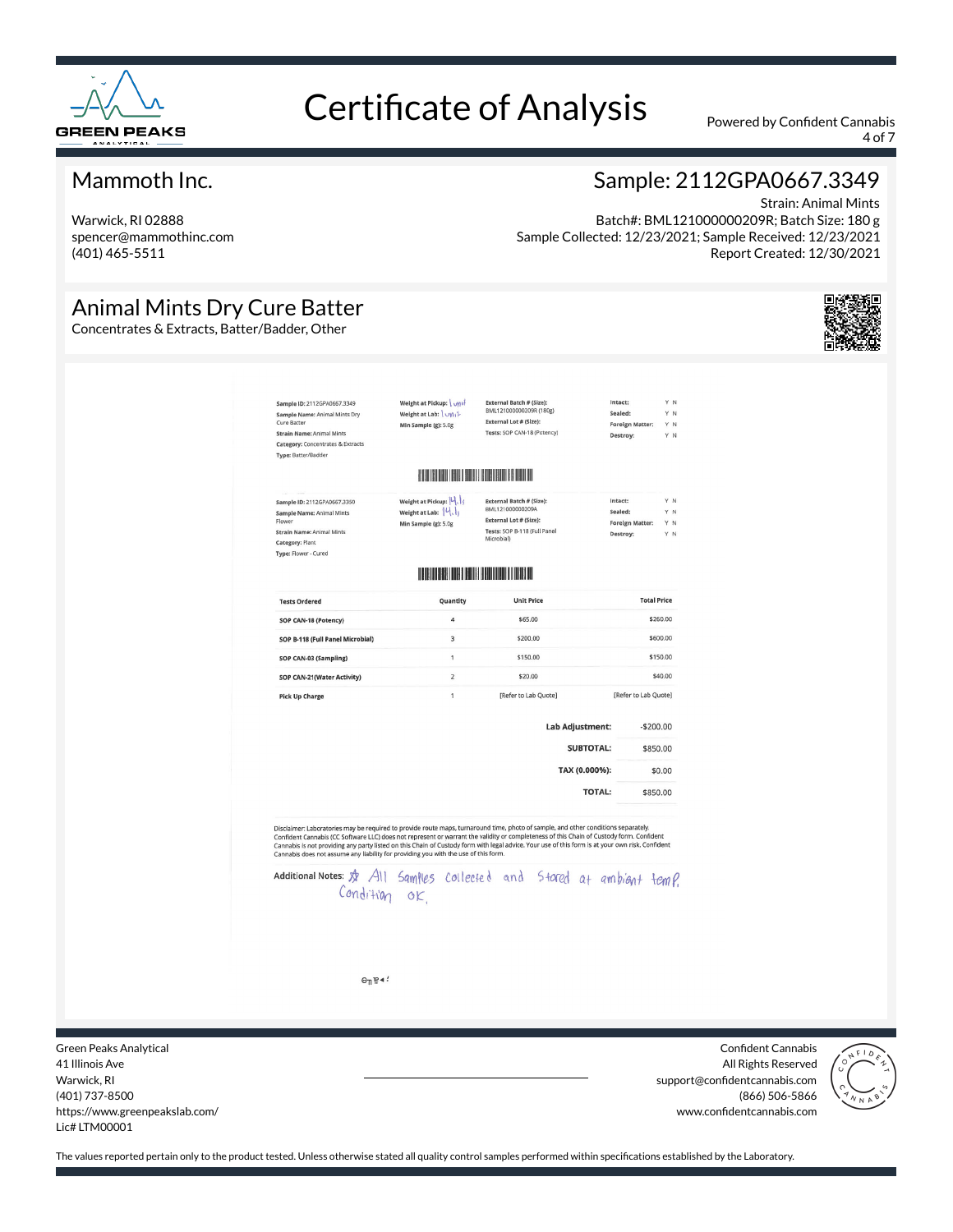

5 of 7

### Mammoth Inc.

Warwick, RI 02888 spencer@mammothinc.com (401) 465-5511

### Sample: 2112GPA0667.3349

Strain: Animal Mints Batch#: BML121000000209R; Batch Size: 180 g Sample Collected: 12/23/2021; Sample Received: 12/23/2021 Report Created: 12/30/2021

### Animal Mints Dry Cure Batter

Concentrates & Extracts, Batter/Badder, Other

## Quality Control Data

| <b>Analytical Batch ID</b> | QC Sample ID | <b>Assay Name</b> | <b>QC Category Name</b> |
|----------------------------|--------------|-------------------|-------------------------|
| 12292021-1                 | 12292021-B-1 | Cannabinoids      | Blank                   |
| <b>QC Notes</b>            |              |                   |                         |
| None                       |              |                   |                         |
| <b>BLANKS</b>              |              |                   |                         |
|                            |              |                   | Pass/Fail               |
| <b>REAGENT BLANK</b>       |              |                   | PASS                    |
| <b>CCAL BLANK1</b>         |              |                   | PASS                    |
| <b>CCAL BLANK 2</b>        |              |                   | PASS                    |
| <b>CCAL BLANK 3</b>        |              |                   | PASS                    |
| <b>CCAL BLANK 4</b>        |              |                   | PASS                    |

Green Peaks Analytical 41 Illinois Ave Warwick, RI (401) 737-8500 https://www.greenpeakslab.com/ Lic# LTM00001

Confident Cannabis All Rights Reserved support@confidentcannabis.com (866) 506-5866 www.confidentcannabis.com

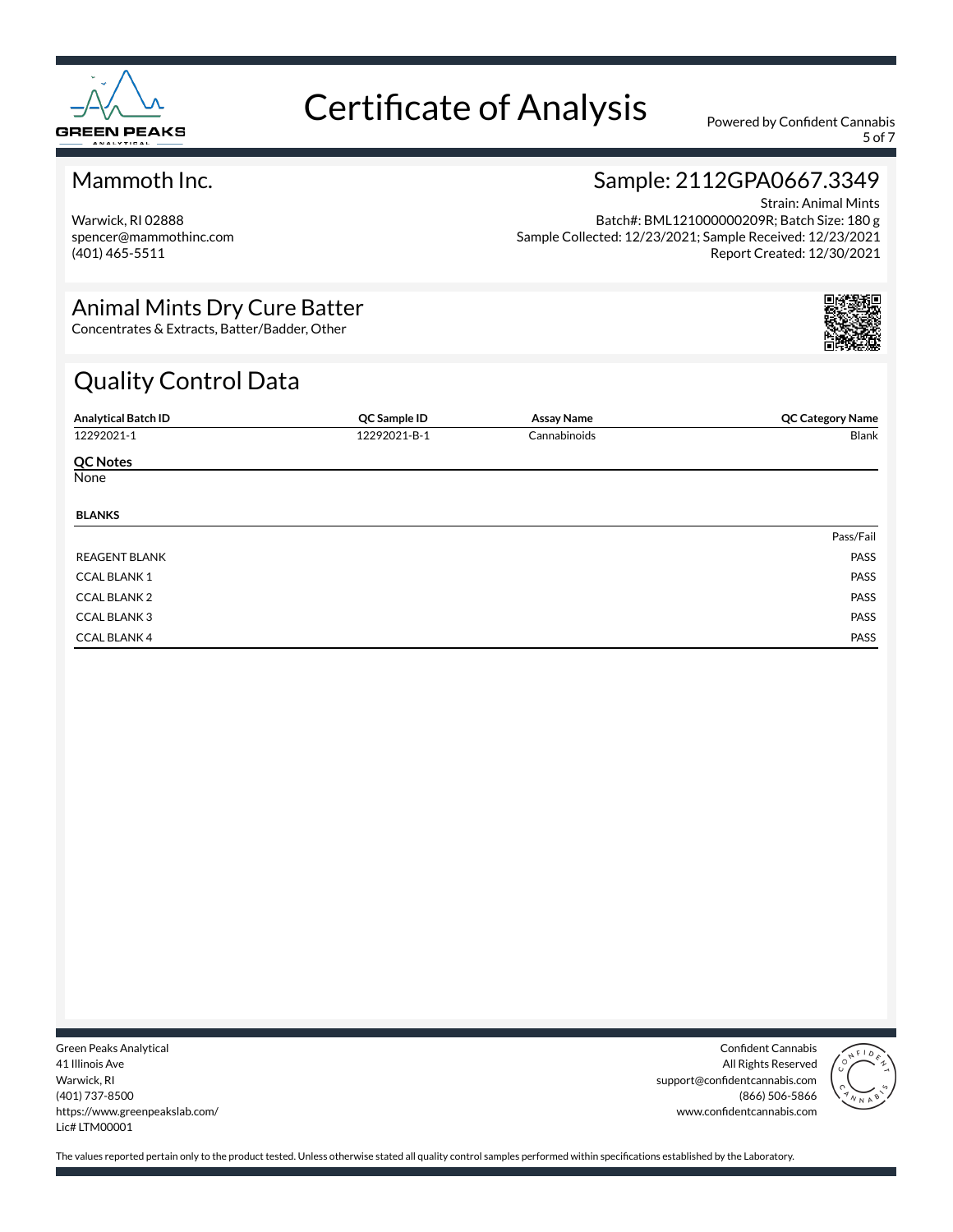

6 of 7

### Mammoth Inc.

Warwick, RI 02888 spencer@mammothinc.com (401) 465-5511

### Sample: 2112GPA0667.3349

Strain: Animal Mints Batch#: BML121000000209R; Batch Size: 180 g Sample Collected: 12/23/2021; Sample Received: 12/23/2021 Report Created: 12/30/2021

### Animal Mints Dry Cure Batter

Concentrates & Extracts, Batter/Badder, Other

## Quality Control Data

| <b>Analytical Batch ID</b> | QC Sample ID | Assay Name   | <b>QC Category Name</b> |
|----------------------------|--------------|--------------|-------------------------|
| 12292021-1                 | 12292021-D-1 | Cannabinoids | Sample Duplicate        |
| <b>QC Notes</b>            |              |              |                         |
| None                       |              |              |                         |
| <b>DUPLICATES</b>          |              |              |                         |
|                            |              |              | PASS/FAIL               |
| <b>Field Duplicate</b>     |              |              | PASS                    |
| Sample Duplicate           |              |              | PASS                    |

Green Peaks Analytical 41 Illinois Ave Warwick, RI (401) 737-8500 https://www.greenpeakslab.com/ Lic# LTM00001

Confident Cannabis All Rights Reserved support@confidentcannabis.com (866) 506-5866 www.confidentcannabis.com